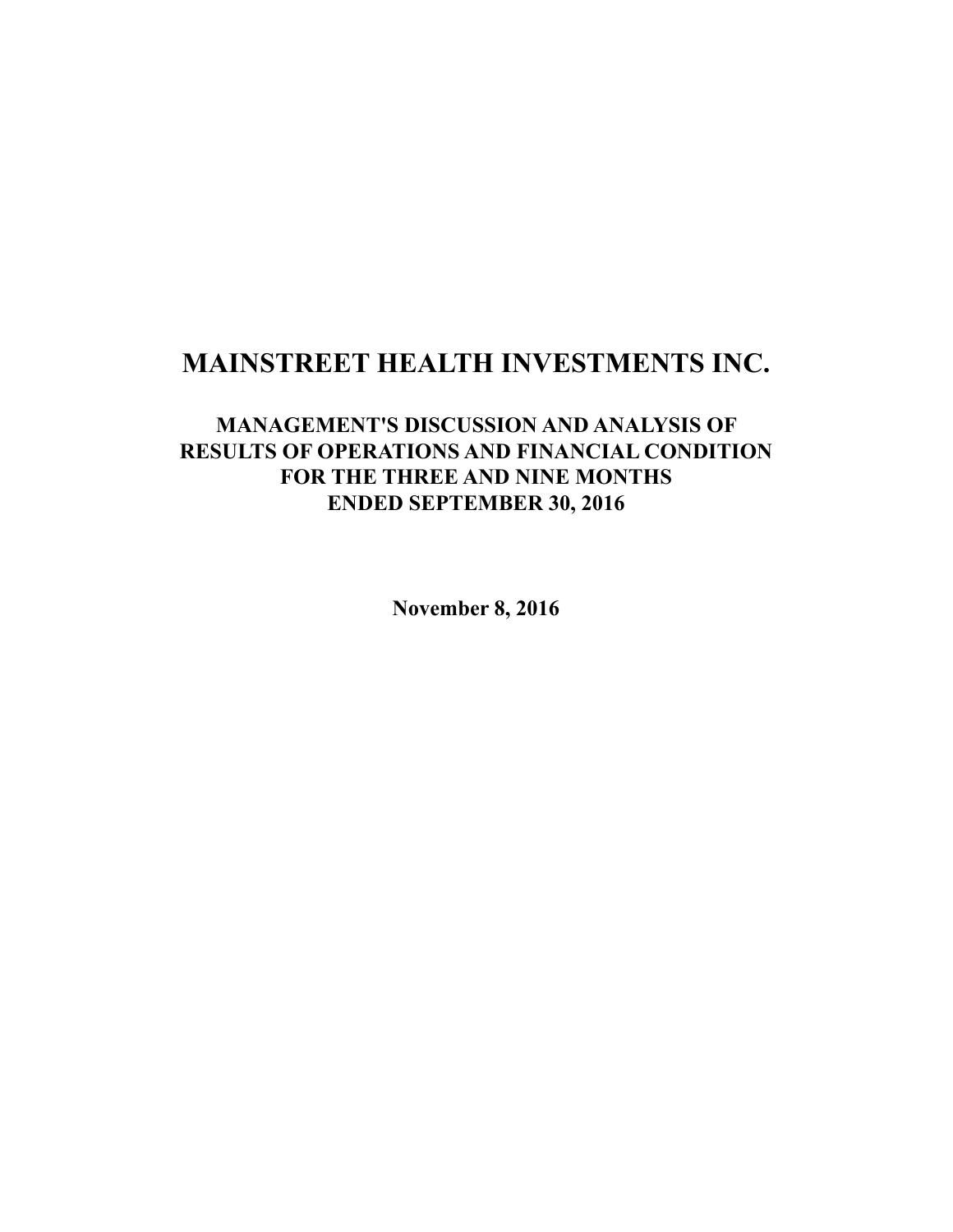#### **Basis of presentation**

Financial data in this Management's Discussion and Analysis of Results of Operations and Financial Condition ("MD&A") is for the three and nine months ended September 30, 2016. Financial data has been prepared in accordance with International Financial Reporting Standards ("IFRS") as issued by the International Accounting Standards Board.

This MD&A is intended to provide readers with an assessment of the performance of Mainstreet Health Investments Inc. (the "Company") for the three and nine months ended September 30, 2016. This MD&A should be read in conjunction with the final prospectus dated May 26, 2016 and the unaudited condensed consolidated interim financial statements and notes of the Company for the three and nine months ended September 30, 2016.

All financial information is in thousands of U.S. dollars unless otherwise noted.

#### **Forward-looking disclaimer**

Certain information in this MD&A may constitute "forward-looking" statements which involve known and unknown risks, uncertainties and other factors, which may cause the actual results, performance or achievements of the Company or industry results to be materially different from any future results, performance or achievements expressed or implied by such forwardlooking statements. Forward-looking statements (which involve significant risks and uncertainties and should not be read as guarantees of future performance or results) include statements related to, among other things, the expected seniors housing and care industry and demographic trends, acquisitions, development activities, future maintenance and leasing expenditures, financing, the availability of financing sources and income taxes. Management of the Company ("Management") believes that the expectations reflected in forward-looking statements are based upon reasonable assumptions; however, Management can give no assurance that actual results will be consistent with these forward-looking statements.

Without limiting the foregoing, the words "believe", "expect", "anticipate", "should", "may", "will", "intend", "estimate" and similar expressions identify forward-looking statements.

Factors that could cause actual results, performance or achievements to differ materially from those expressed or implied by forward-looking statements include, but are not limited to, general economic conditions, competitive uncertainties and contingencies, demographic and industry trends, legislative and regulatory changes, tax laws and those factors set forth under the heading "Risks and Uncertainties" in this MD&A and under the heading "Risk Factors" in the Company's Annual Information Form dated September 14, 2016, which can be found under the Company's profile at www.sedar.com. Readers are cautioned that the foregoing list of factors that may affect future results is not exhaustive. When relying on forwardlooking statements to make decisions, with respect to the Company, investors and others should carefully consider the foregoing factors and other uncertainties and potential events.

These forward-looking statements are made as of November 8, 2016 and the Company assumes no obligation to update or revise them to reflect new events or circumstances, except as required by law.

#### **Review and approval by the board of directors**

The board of directors, upon the recommendation of the Audit Committee, approved the contents of this MD&A on November 8, 2016.

#### **Business Overview**

The Company was incorporated on May 31, 2007 under the Business Corporations Act (Ontario). Effective April 4, 2016, the Company changed its name from "Kingsway Arms Retirement Residences Inc." to "Mainstreet Health Investments Inc." and continued under the laws of the Province of British Columbia. The Company's registered office is 2500 - 700 W Georgia Street, Vancouver, British Columbia V7Y 1B3.

The Company was formed primarily to own income-producing seniors housing and care properties throughout the United States and Canada. Specifically, the Company will look to acquire properties which offer predominately transitional care, long term care, and assisted living programs, including short-term rehabilitation and memory care special care units. As of September 30, 2016, the Company owns a portfolio of 22 properties comprised of 11 long-term care facilities, 7 assisted living facilities and 4 transitional care properties.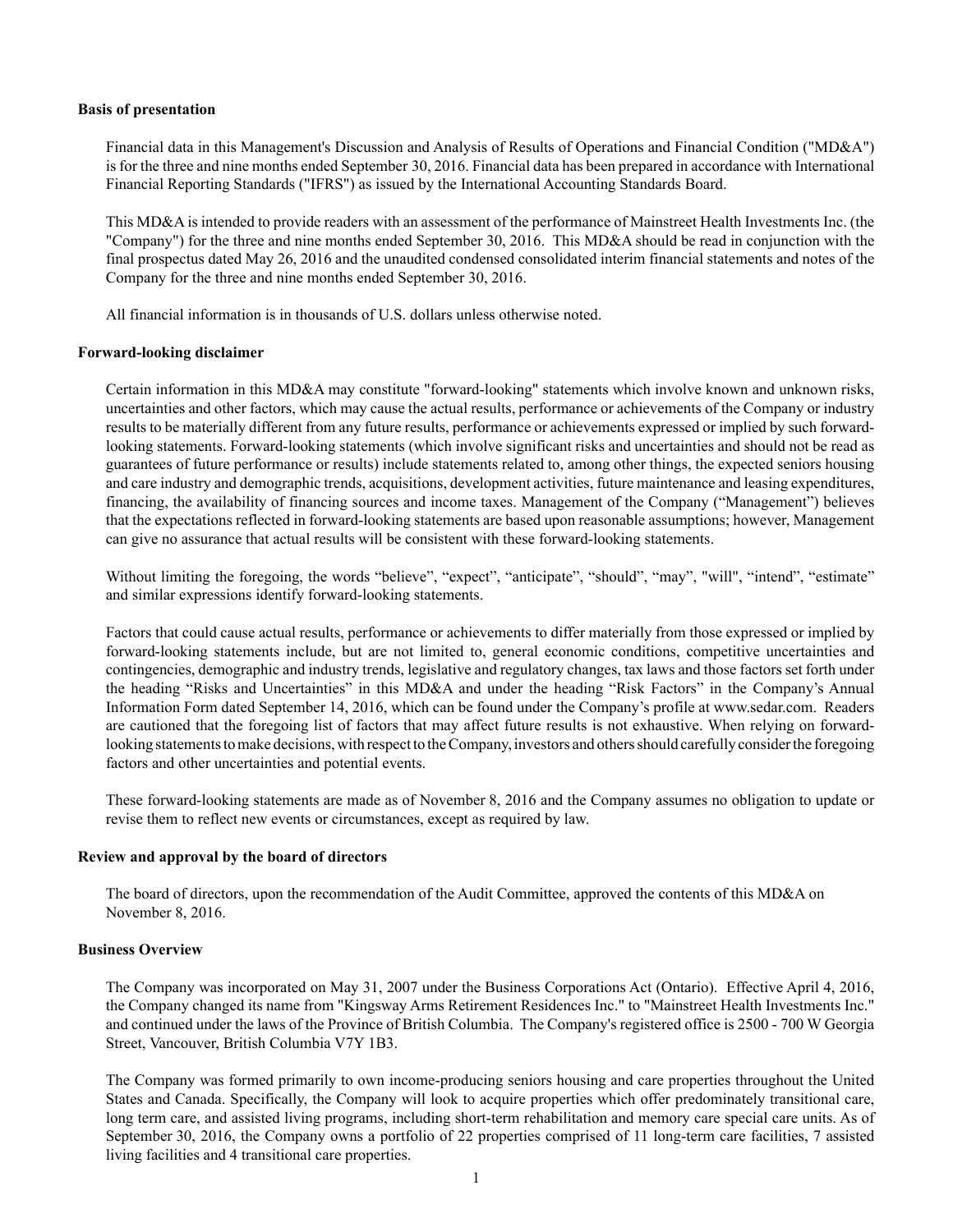Management believes that certain characteristics of the North American senior housing and care industry provide a significant opportunity to continue to expand the Company's portfolio of properties. These characteristics include favorable demographic trends, increasing demand, stagnant supply of new facilities and a shift of some services from traditional hospitals to postacute care centers and long-term care facilities. Management also believes that the Company is well-positioned to participate in the sector and capitalize on its projected growth by investing in high quality properties, and partnering with financially and operationally strong tenant operators

## **Recent Activities**

On October 6, 2016, the Company closed its offering of 7,406,000 subscription receipts (the "Subscription Receipts") at a price of \$10.10 per Subscription Receipt, which includes 966,000 Subscription Receipts acquired upon the exercise by the underwriters of an overallotment option granted to them by the Company. The Subscription Receipts are being used to finance the acquisitions of (i) a portfolio of four NextGen® post-acute transitional care properties currently under development and located in the states of Kansas and Texas; (ii) one post-acute transitional care and memory facility located in the state of Illinois; (iii) a 50% interest in two assisted living properties located in the province of Ontario, as well as the operating assets related thereto; and (iv) eight mezzanine loans advanced to Mainstreet Property Group, LLC, which is owned 100% by the chairman of the Company ("Mainstreet LLC") or an affiliate thereof in respect of certain development properties located in the states of Texas, Kansas, Arizona and Colorado (four of which relate to the development properties being purchased, as described in (i) above). The Subscription Receipts are also being used to finance a mezzanine loan from the Company to Mainstreet LLC or its affiliate in the amount of approximately \$3.5 million to fund certain costs in connection with the development of a Mainstreet LLC NextGen® transitional care property located in the state of Nebraska.

On October 18, 2016, a wholly owned subsidiary of the Company acquired one property located in Syracuse, New York ("Hearth on James") in respect of which the Company had previously entered into a purchase agreement. The Hearth on James property was acquired for a purchase price of \$6.9 million plus transaction costs. The Company assumed mortgage debt on the property of \$3.7 million which bears interest at a fixed rate of 4.1% annually and matures on March 1, 2049.

On October 28, 2016, the Subscription Receipts were deemed to be exchanged for common shares of the Company pursuant to the terms of the Subscription Receipts.

On October 31, 2016, the Company exercised the accordion feature on its existing credit facility (the "Facility") and increased its total capacity from \$200 million to \$285 million. Subsequent to this transaction, the term loan component of the Facility has a capacity of \$200 million, and the revolving line of credit component of the Facility has a capacity of \$85 million. On November 1, 2016, the Company used proceeds from the additional capacity on the Facility to repay in full two existing mortgages totaling \$23.0 million on the Chesterton, Indiana and Mooresville, Indiana properties. On November 3, 2016, the Company used proceeds from the additional capacity on the Facility to repay in full one existing mortgage totaling \$12.5 million on the Topeka, Kansas property.

On November 1, 2016, the Company completed the acquisitions of interests in seven seniors housing and care properties and investments in five mezzanine loans (collectively, the "Transactions"). The aggregate purchase price for the Transactions was approximately \$150 million, and was financed with (i) the net proceeds from the Subscription Receipts, including proceeds from the over-allotment; (ii) the assumption of approximately \$65.6 million of existing property level indebtedness; (iii) the issuance of approximately \$3.6 million of common shares of the Company to certain vendors of the two properties located in the province of Ontario; and (iv) cash on hand.

On November 1, 2016, concurrent with the closing of the transactions described above, the Company announced that it has completed the internalization of asset management functions. The Second Asset Management Agreement was terminated effective October 31, 2016, and no fees or penalties were or will be paid to the Asset Manager. In connection with internalization, the Company and Mainstreet Asset Management, Inc ("MAMI"), which is 100% owned by the chairman of the Company, entered into an administrative services agreement pursuant to which MAMI will provide the Company with certain administrative services, including information technology support and equipment as well as dedicated office space for a period of up to two years, in exchange for a one time fee of \$65 and a monthly fee of \$22.5.

On November 4, 2016, the Company acquired a 50% interest in two assisted and independent living properties located in Timmins, Ontario and Sudbury, Ontario, together with the operating assets related thereto, on a joint venture basis with Autumnwood Lifestyles Inc. ("Autumnwood"). The two properties comprise a total of 177 assisted living and 66 independent living suites and will be subject to the joint venture arrangements entered into by the Company and Autumnwood. The aggregate purchase price for the 50% interest in the two properties was approximately \$22.6 million (assuming an exchange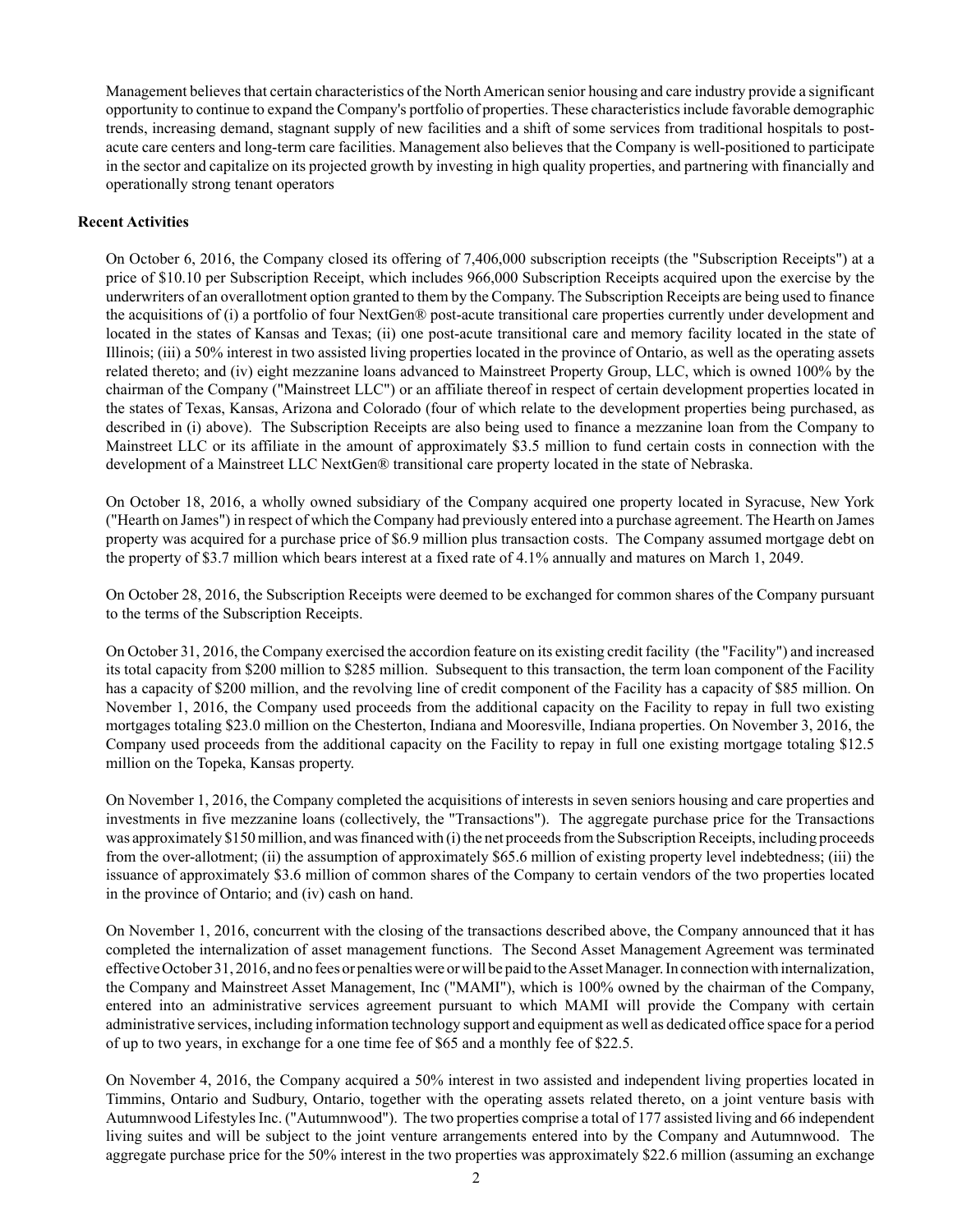rate of Cdn\$1.00 equals US\$0.7456), which was financed by the assumption of approximately \$12.9 million of property level indebtedness, cash and approximately \$2.6 million of the Company's common shares issued to certain minority interest owners of the properties at \$10.10 per common share.

## **Selected Financial Information**

| (dollar amounts in thousands of U.S. Dollars, except number of income<br><i>properties</i> ) | Three months ended<br>September 30, 2016 |            | Nine months ended<br>September 30, 2016 |            |
|----------------------------------------------------------------------------------------------|------------------------------------------|------------|-----------------------------------------|------------|
| <b>Operational information</b>                                                               |                                          |            |                                         |            |
| Income properties                                                                            |                                          | 22         |                                         | 22         |
| Weighted average lease term to maturity (excludes renewal options)                           |                                          | 13.9 years |                                         | 13.9 years |
| Weighted average facility age                                                                |                                          | 13.2 years |                                         | 13.2 years |
| <b>Summary financial information</b>                                                         |                                          |            |                                         |            |
| Gross book value                                                                             | \$                                       | 452,775    | \$                                      | 452,775    |
| Total debt                                                                                   | \$                                       | 216,990    | \$                                      | 216,990    |
| Debt to gross book value %                                                                   |                                          | 47.9%      |                                         | 47.9%      |
| Weighted average interest rate (1)                                                           |                                          | 4.2%       |                                         | 4.2%       |
| Revenue                                                                                      | \$                                       | 11,037     | \$                                      | 27,017     |
| Finance cost                                                                                 | \$                                       | 2,396      | \$                                      | 10,867     |
| General and administrative expenses                                                          | \$                                       | 955        | \$                                      | 2,843      |
| Net income (loss) and comprehensive income (loss)                                            | \$                                       | 2,137      | \$                                      | (41)       |
| Earnings per share                                                                           | \$                                       | 0.09       | \$                                      |            |
| Funds from operations (FFO) $^{(3)}$                                                         | \$                                       | 6,046      | \$                                      | 9,128      |
| FFO per share <sup>(3)</sup>                                                                 | \$                                       | 0.25       | \$                                      | 0.78       |
| Adjusted funds from operations (AFFO) $^{(3)}$                                               | \$                                       | 5,511      | \$                                      | 12,680     |
| AFFO per share $(3)$                                                                         | \$                                       | 0.23       | \$                                      | 1.08       |
| Common share dividends declared                                                              | \$                                       | 4,456      | \$                                      | 5,842      |
| Dividends declared per share                                                                 | \$                                       | 0.18417    | \$                                      | 0.24146    |
| Payout ratio $(2)$                                                                           |                                          | 81%        |                                         | 46%        |

(1) Weighted average interest rate includes \$147.0 million of debt on the Company's credit facility which is fixed at 4.2% by the Interest Rate Swap.

(2) Payout ratio is a financial measure not defined under IFRS. Payout ratio is calculated by dividing the common share dividends declared by AFFO. The Company made its first monthly dividend declaration for the period beginning June 2, 2016.

(3) FFO and AFFO are financial measures not defined under IFRS. Please refer to the "Financial Measures" section of this MD&A.

While the Company believes per share measures to be an effective means of evaluating performance, net income and comprehensive income per share, FFO per share and AFFO per share for the nine month period ended September 30, 2016 do not provide a normalized basis on which per share amounts should be evaluated due to the Company's reverse takeover transaction that closed on April 4, 2016 (the "Reverse Takeover"), the Company's offering of common shares that closed on June 2, 2016 (the "June Offering"), and the timing of the property acquisitions.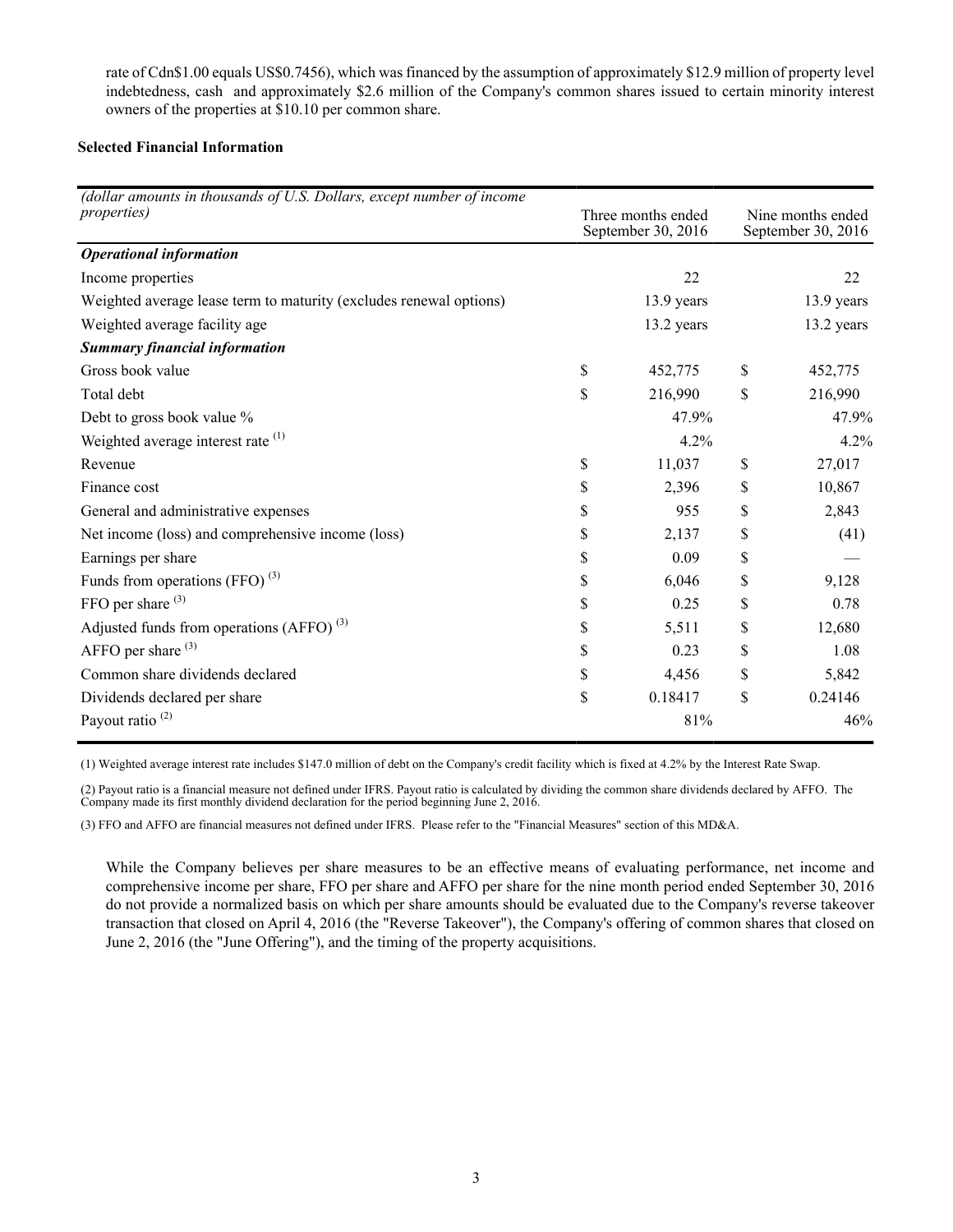#### **Actual Results Versus the Forecast**

*(unless otherwise stated, amounts are in thousands of U.S. dollars)*

|                                           | Three-month periods ending   |         |                                  |        |             |             |
|-------------------------------------------|------------------------------|---------|----------------------------------|--------|-------------|-------------|
|                                           | September 30,<br>2016 Actual |         | September 30,<br>$2016$ Forecast |        |             | \$ Variance |
| Revenue:                                  |                              |         |                                  |        |             |             |
| Rental                                    | \$                           | 10,869  | \$                               | 11,376 | \$          | (507)       |
| Interest income                           |                              | 168     |                                  | 184    |             | (16)        |
|                                           |                              | 11,037  |                                  | 11,560 |             | (523)       |
| Expenses:                                 |                              |         |                                  |        |             |             |
| Finance costs                             |                              | 2,396   |                                  | 2,536  |             | (140)       |
| Real estate tax expense                   |                              | 26      |                                  |        |             | 26          |
|                                           |                              | 2,422   |                                  | 2,536  |             | (114)       |
| Income from operations                    |                              | 8,615   |                                  | 9,024  |             | (409)       |
| Fair value loss on investment properties  |                              | 4,906   |                                  | 2,839  |             | 2,067       |
| Change in value of derivative instruments |                              | (1,003) |                                  |        |             | (1,003)     |
| General and administrative expenses       |                              | 955     |                                  | 897    |             | 58          |
| Income before income taxes                |                              | 3,757   |                                  | 5,288  |             | (1, 531)    |
| Income tax expense:                       |                              |         |                                  |        |             |             |
| Current                                   |                              |         |                                  | 111    |             | (111)       |
| Deferred                                  |                              | 1,620   |                                  | 2,082  |             | (462)       |
|                                           |                              | 1,620   |                                  | 2,193  |             | (573)       |
| Net income and comprehensive income       | \$                           | 2,137   | $\mathbb S$                      | 3,095  | $\mathbb S$ | (958)       |
| Funds from operations (FFO)               | \$                           | 6,046   | \$                               | 6,309  | \$          | (263)       |
| Adjusted funds from operations (AFFO)     | \$                           | 5,511   | \$                               | 5,529  | \$          | (18)        |
| FFO per share                             | \$                           | 0.25    | \$                               | 0.28   | \$          | (0.03)      |
| AFFO per share                            | \$                           | 0.23    | \$                               | 0.24   | \$          | (0.01)      |

Revenue was \$0.5 million less than forecast primarily due to the Hearth at Greenpoint and Hearth on James (together, the "Hearth Properties"). The Hearth Properties were anticipated to be acquired as of July 1, 2016, or the beginning of the forecast period. Hearth at Greenpoint was acquired on August 5, 2016, and has slightly less than 2 months of revenue in the period. Hearth on James was acquired on October 18, 2016, and did not earn revenue during the reporting period. Actual rental revenue was lower than forecast by \$0.3 million in cash rental revenue, \$0.1 million of straight-line rent revenue and \$0.1 million of property tax recovery revenue, all primarily due to the timing of the acquisition of the Hearth Properties.

Interest income was unfavorable compared to forecast due to the timing of the placement of the loan receivable to MS Webster Holdings, LLC. The forecast included interest income on this loan receivable beginning July 1, 2016, however the loan was placed on September 2, 2016. Mainstreet LLC paid the Company \$63 of interest income support for this time period, however that amount is recorded as an offset to loans receivable, and will be amortized into income over the life of the loan. This variance was offset by a \$3.7 million loan made to MS-SW Mezzanine Fund, LLC during the period. This loan was not contemplated in the forecast for the period.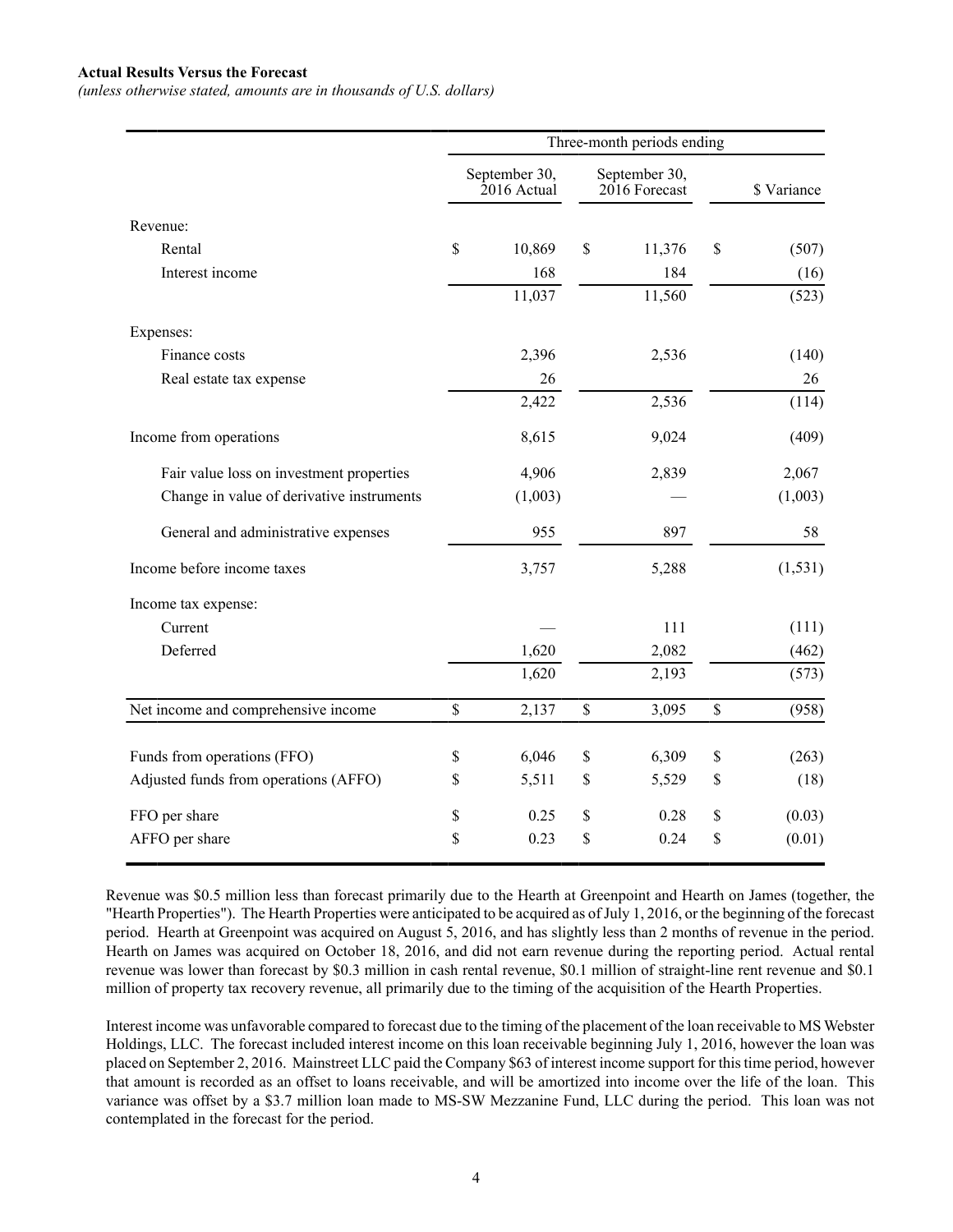Finance costs were favorable relative to forecast due to the timing of the acquisition of the Hearth Properties as discussed above. In addition, the Company had a lower outstanding credit facility balance throughout the period compared to the forecast, which resulted in lower credit facility interest.

Fair value loss on investment properties was unfavorable relative to forecast due to the timing of the acquisition of the Hearth at Greenpoint property and the write off of related acquisition costs, which had been expected to occur prior to the quarter. This was partially offset by a reduction in fair value adjustments related to offset straight-line rent and property tax recoveries due to the timing of the acquisition of the Hearth Properties.

The Company did not forecast changes in value of its derivative instrument, therefore the variance is entirely due to actual changes in fair value of the interest rate swap.

General and administrative expenses were slightly unfavorable compared to forecast, primarily due to an increase in professional fees.

Forecasted current income taxes were related to expected withholdings on distributions out of Mainstreet Health U.S. Holdings Inc. to the Company, which would be subject to a 5% withholding tax. Mainstreet Health U.S. Holdings Inc. did not distribute to the Company during the period, and therefore no current income tax was incurred.

The favorable variance in deferred income taxes relative to forecast is primarily due to the unfavorable net income and the timing of the acquisition of the Hearth Properties.

Funds from operations was unfavorable to forecast due the timing of the acquisition of the Hearth Properties, slightly offset by interest income on the mezzanine loans not included in the forecast, and interest expense that was favorable as compared to forecast.

Adjusted funds from operations was consistent with the forecast.

FFO per share and AFFO per share for the forecast period did not assume the exercise of the over-allotment option in connection with the June Offering. The over-allotment option was exercised on June 2, 2016, and an additional 1,425,000 common shares of the Company were issued as compared to the forecast.

## **Results of Operations - Three and Nine Months Ended September 30, 2016**

*(unless otherwise stated, amounts are in thousands of U.S. dollars)*

#### *Revenue*

|                                |    | Three months ended<br>September 30, 2016 |    |        |
|--------------------------------|----|------------------------------------------|----|--------|
| Cash rentals received          | \$ | 8,075                                    | \$ | 19,741 |
| Straight-line rent adjustments |    | 1,180                                    |    | 2,946  |
| Property tax recoveries        |    | 1,614                                    |    | 4,153  |
|                                |    | 10,869                                   |    | 26,840 |
| Interest income                |    | 168                                      |    | 177    |
| Total revenue                  | S  | 11,037                                   | S  | 27,017 |

Cash rentals received and straight-line rent adjustments relate to lease agreements pursuant to which the Company indirectly leases its income properties to its tenants. The portfolio consisted of 10 properties for the period from January 1, 2016 until the Hanover Park acquisition on April 29, 2016. The portfolio then consisted of 11 properties until June 2, 2016 when an additional 10 properties were acquired. One additional property was acquired on August 5, 2016. All of the Company's leases are triple-net, and property tax recovery represents the revenue recognized for the real estate taxes for which the tenants are responsible to pay. Interest income relates to interest income earned on outstanding loans receivable.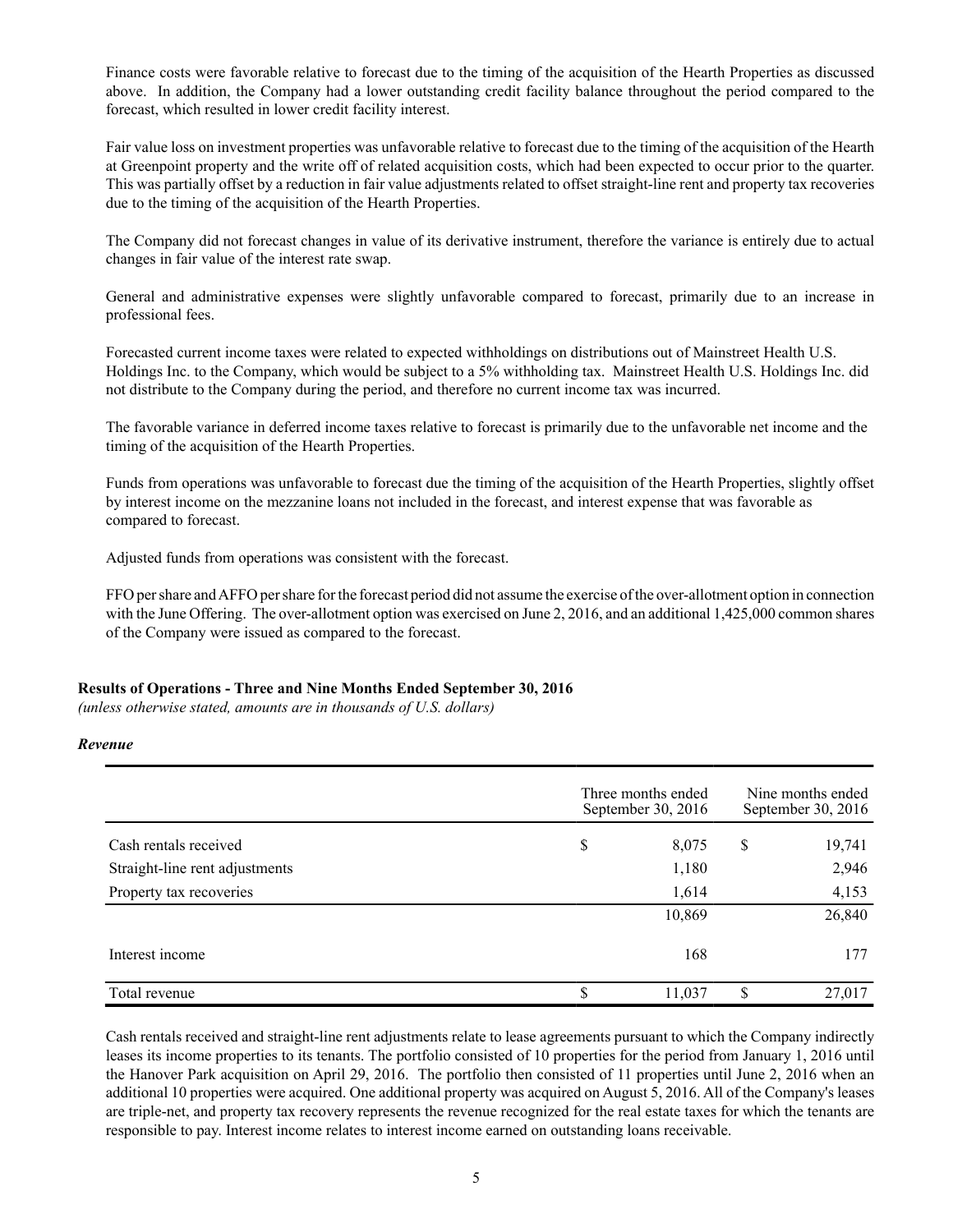## *Finance Cost*

Finance cost consists of the following:

|                                            | Three months ended<br>September 30, 2016 |       |    | Nine months ended<br>September 30, 2016 |  |  |
|--------------------------------------------|------------------------------------------|-------|----|-----------------------------------------|--|--|
| Interest expense on the Facility           | \$                                       | 1,450 | \$ | 4,242                                   |  |  |
| Interest expense on mortgages payable      |                                          | 483   |    | 584                                     |  |  |
| Interest expense on notes payable          |                                          |       |    | 72                                      |  |  |
| Interest expense on Convertible Debentures |                                          |       |    | 4,621                                   |  |  |
| Preferred share dividends                  |                                          |       |    | 83                                      |  |  |
| Amortization expense                       |                                          | 226   |    | 552                                     |  |  |
| Interest rate swap payments                |                                          | 265   |    | 741                                     |  |  |
| Mark-to-market debt adjustments            |                                          | (28)  |    | (28)                                    |  |  |
|                                            | S                                        | 2,396 | \$ | 10,867                                  |  |  |

## *Real Estate Tax Expense*

Real estate tax expense of \$4.6 million for the nine months ended September 30, 2016 represents property tax expensed for the year for properties owned on January 1, 2016 in accordance with the provisions of *IFRIC 21, Levies*. Real estate tax will be recovered from the Company's tenants under the provisions of their triple net leases.

## *General and Administrative Expense*

General and administrative expense of \$1.0 million for the three months ended September 30, 2016 includes \$0.3 million in management fees paid to MAMI pursuant to the Asset Management Agreement. It also includes \$0.3 million in payroll and DSU compensation expense, as well as other professional fees and insurance expense.

General and administrative expense of \$2.8 million for the nine months ended September 30, 2016 includes \$0.5 million in professional fees and \$0.7 million in management fees paid to MAMI. Additionally, it includes \$0.7 million of non-cash listing expense recorded in connection with the June Offering. It also includes \$0.6 million in payroll and DSU compensation expense.

#### *Change in Value of Investment Properties*

The \$3.3 million decrease in value of investment properties for the three months ended September 30, 2016 included \$1.2 million to offset the impact of the increase in straight-line rent receivable, a \$1.9 million write-down in value of the Hearth at Greenpoint property and \$0.3 million related to acquisition costs paid on investment property acquired during the period. The decreases were offset by a \$0.1 million increase related to payments received with respect to the Topeka, Kansas property development lease receivable.

In addition, the \$1.6 million decrease to the value of investment properties represents the offset of the receivable related to real estate tax recoveries recorded under *IFRIC 21, Levies*.

The \$5.9 million decrease in value of investment properties for the nine months ended September 30, 2016 included \$2.9 million to offset the impact of the increase in straight-line rent receivable, a \$1.9 million write-down in value of the Hearth at Greenpoint property and \$1.2 million related to acquisition costs paid on the investment properties acquired during the period. The decreases were offset by a \$0.3 million increase related to payments received with respect to the Topeka, Kansas property development lease receivable.

In addition, the \$0.5 million increase to the value of investment properties represents a \$4.2 million adjustment to the receivable related to real estate tax recoveries, offset by a \$4.6 million adjustment representing the offset of the liability related to real estate tax expense recorded on the portfolio under *IFRIC 21, Levies*.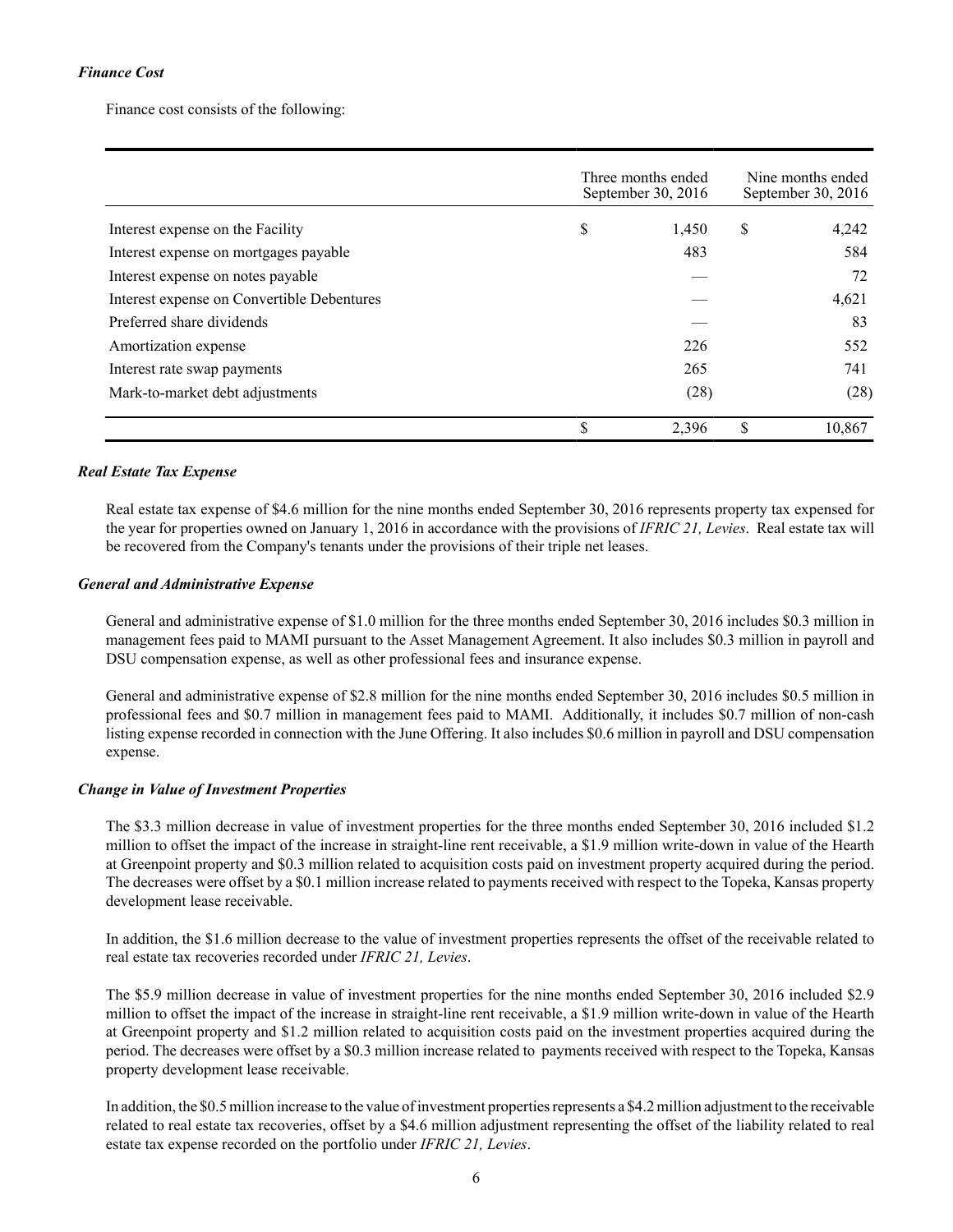#### *Change in Value of Derivative Instruments*

The \$1.0 million decrease and \$1.7 million increase in value of derivative instruments for the three and nine months ended September 30, 2016, respectively, relates to the recognition of the fair value of an interest rate swap ("Interest Rate Swap") pursuant to an interest rate swap agreement (the "Swap Agreement") entered into during the three months ended March 31, 2016. This change represents the fair value adjustments during the period. The Interest Rate Swap is not designated as a hedge and is marked to fair value each reporting period.

## *Income Tax Expense*

For the Canadian and U.S. corporate subsidiaries of the Company, income tax expense comprises current and deferred tax. Certain of the Company's subsidiaries are limited partnerships, and are accordingly not subject to income tax. Taxable income or loss of the partnerships is allocated to their partners.

Deferred tax is recognized in respect of temporary differences between the carrying amounts of assets and liabilities for financial reporting purposes and the amounts used for taxation purposes. Deferred tax is measured at the tax rates that are expected to be applied to temporary differences when they reverse, based on the laws that have been enacted or substantively enacted by the reporting date. For the three and nine months ended September 30, 2016, deferred tax expense was \$1.6 million and \$1.6 million, respectively.

For each of the three and nine months ended September 30, 2016, the Company had current income tax expense of \$0. The Company anticipates that future current income tax expense will result from distributions from its U.S. subsidiaries to the Canadian corporation, which will be subject to a 5% withholding tax.

## *Cash Flow Analysis*

|                                       | Nine months ended<br>September 30, 2016 |
|---------------------------------------|-----------------------------------------|
| Cash provided by operating activities | 4,356                                   |
| Cash provided by financing activities | 116,542                                 |
| Cash used in investing activities     | (120, 176)                              |
| Increase in cash and cash equivalents | 722                                     |

## *Cash Provided by Operating Activities*

Cash provided by operating activities for the nine months ended September 30, 2016 was \$4.4 million. This was primarily due to cash received for rent and prepaid rent, partially offset by cash paid for interest, real estate taxes and operating expenses.

#### *Cash Provided by Financing Activities*

Cash provided by financing activities for the nine months ended September 30, 2016 was \$116.5 million. This was primarily driven by the net cash provided by the issuance of shares of \$99.2 million. In addition, cash provided by financing activities increased by a net \$23.0 million drawn on the Facility and \$2.0 million of proceeds from mortgages payable. These increases were partially offset by a net \$2.5 million of notes payable repaid during the period, \$4.3 million of dividends paid to common shareholders and debt issuance costs paid of \$0.7 million.

#### *Cash Used in Investing Activities*

Cash used in investing activities for the nine months ended September 30, 2016 was \$120.2 million. This was primarily due to the acquisition of the 12 properties during the period and capital expenditures resulting in the use of \$107.9 million. In addition, the Company issued mezzanine loans for \$8.8 million and paid deposits on a future acquisitions of \$3.2 million.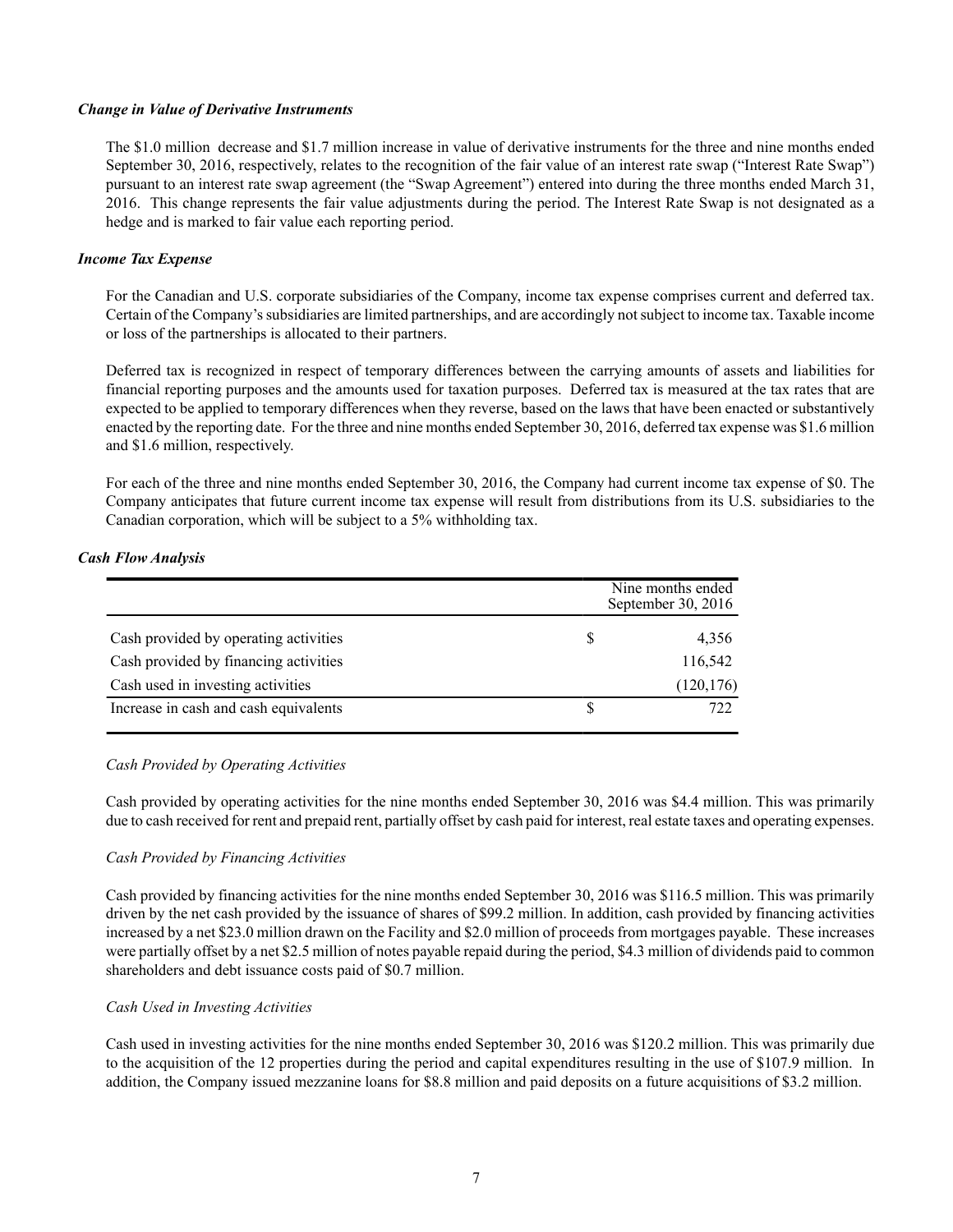## **Financial Position**

Total assets of \$452.8 million is primarily comprised of \$426.0 million of investment properties, which represents the fair market value of Company's portfolio of properties including capital expenditures on two of the properties in the Symphony Portfolio during the nine months ended September 30, 2016. Cash on hand at September 30, 2016 was \$7.9 million, other assets were \$10.0 million, and loans receivable were \$8.8 million. Other assets primarily consists of \$5.0 million of property taxes receivable, \$3.2 million of deposits paid on a future acquisitions, a \$0.8 million equity method investment, \$0.2 million of prepaid acquisition costs, \$0.4 million of accounts receivable and \$0.3 million of other prepaid costs. The loans receivable balance relates to the issuance of mezzanine loans for the development of seniors housing and care properties in the United States.

Total liabilities of \$232.6 million includes current liabilities of \$47.4 million and non-current liabilities of \$185.2 million. The current liabilities include \$6.5 million of real estate taxes payable, of which \$1.5 million relates to the period prior to the Company's ownership of the respective properties, and for which cash consideration was provided by the seller at closing, and \$5.0 million of which relates to real estate tax liabilities. Accounts payable represents \$0.8 million of the balance in current liabilities. Current liabilities also includes \$35.7 million representing the current portion of mortgages payable,net of loan fees, assumed on a property acquired during the period. Also included in current liabilities is unearned revenue of \$2.2 million, which represents prepaid rent, \$1.5 million to record a dividend payable and accrued interest of \$0.8 million. Non-current liabilities include the balance outstanding on the Facility of \$167.9 million, which is net of loan fees, \$13.5 million representing the non-current portion of mortgages payable, net of loan fees, and a \$1.7 million liability which represents the fair value of the Interest Rate Swap.

## **Summary of Quarterly Results**

The following table summarizes the Company's quarterly unaudited financial information from its date of formation, October 7, 2015 through September 30, 2016:

|                                                     | Three months<br>ended<br>September 30,<br>2016 | Three months<br>ended June 30.<br>2016 | Three months<br>ended<br>March 31, 2016 |   | Period from<br>October 7, 2015<br>to<br>December 31.<br>2015 |
|-----------------------------------------------------|------------------------------------------------|----------------------------------------|-----------------------------------------|---|--------------------------------------------------------------|
| Revenue                                             | \$<br>11,037                                   | \$<br>8,625                            | <sup>\$</sup><br>7,354                  | S | 5,107                                                        |
| Finance costs                                       | 2,396                                          | 4,030                                  | 4,441                                   |   | 2,808                                                        |
| Real estate tax expense                             | 26                                             |                                        | 4,621                                   |   |                                                              |
| General and administrative expenses                 | 955                                            | 1,396                                  | 492                                     |   | 1,266                                                        |
| Change in value of investment properties - IFRIC 21 | 1,614                                          | 1,384                                  | (3,466)                                 |   | 843                                                          |
| Change in value of investment properties            | 3,292                                          | 1,772                                  | 822                                     |   | 5,945                                                        |
| Change in value of derivative instruments           | (1,003)                                        | 816                                    | 1,850                                   |   |                                                              |
| Income (loss) and comprehensive income (loss)       | 2,137                                          | (773)                                  | (1,406)                                 |   | (5,755)                                                      |
| Funds from operations $(1)$                         | 6,046                                          | 1,815                                  | 1,266                                   |   | 190                                                          |
| Adjusted funds from operations <sup>(1)</sup>       | 5,511                                          | 3,848                                  | 3,321                                   |   | 1,574                                                        |

(1) Funds from operations and adjusted funds from operations are supplemental measures which are not defined by IFRS, see *Financial Measures* below.

#### **Liquidity and Capital Resources**

The Company expects to have sufficient funds to meet all of its obligations as they become due. The Company expects to have sufficient liquidity from the following sources: (i) cash flow from operating activities; (ii) financing available through the Facility; (iii) mortgage financing; and (iv) the ability to issue new equity.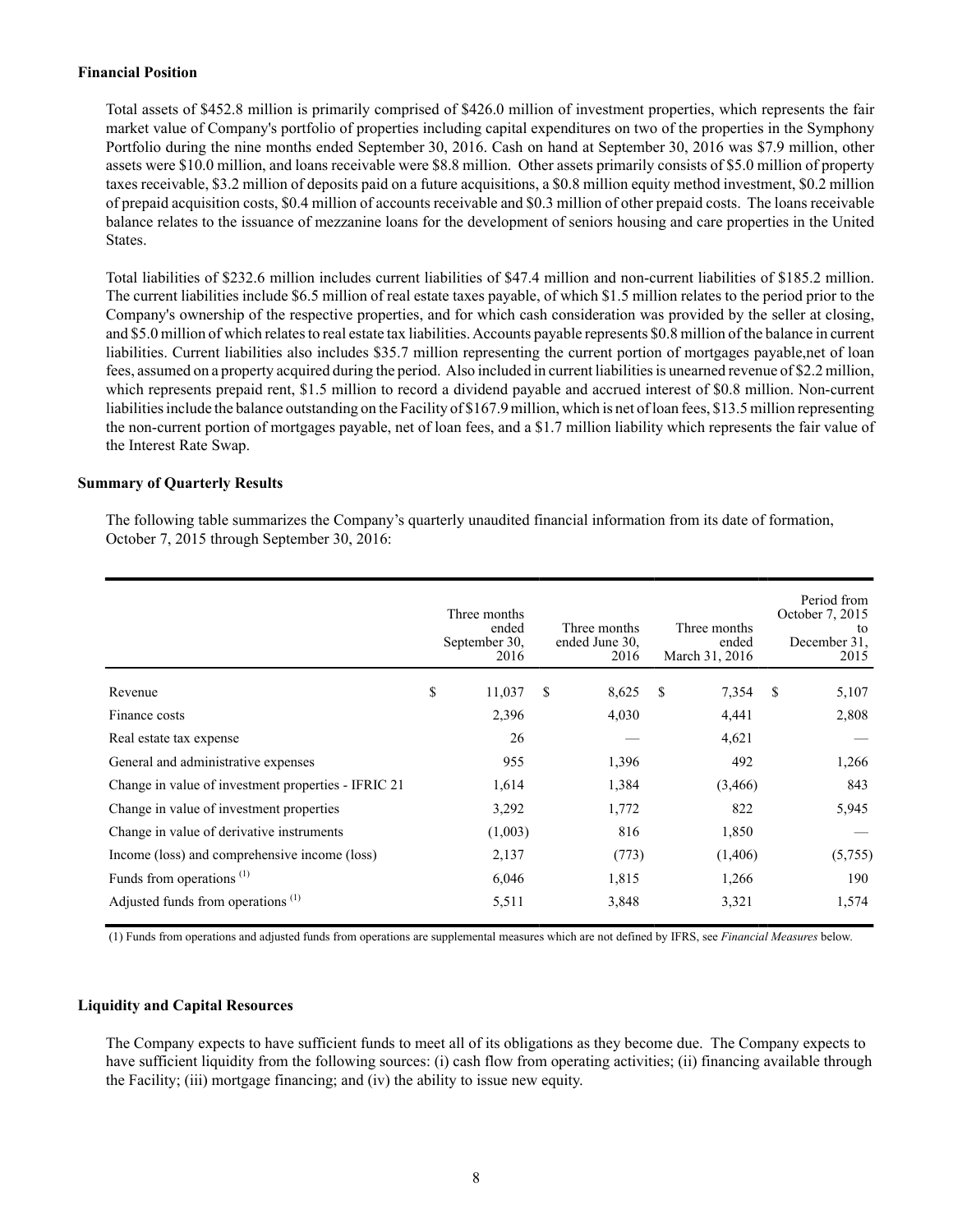#### **Debt Strategy and Indebtedness**

## *Debt Strategy*

The Company will seek to maintain a combination of short, medium and long-term debt maturities that are appropriate for the overall debt level of its portfolio, taking into account availability of financing and market conditions and the financial characteristics of the properties. The Company will utilize conventional property-specific secured mortgages and secured floating rate bank financing. Management's objectives are to access the lowest cost debt with flexible terms, to diversify the Company's lender base, to have a large portion of debt be of fixed rate, and to have a debt maturity schedule spread over a time horizon in order to effectively manage interest rate risk and to be in a position to finance the Company within its target debt levels when investment opportunities are available. The Company targets a debt level of 50-55% of gross book value.

Management monitors the Company's debt by reviewing debt to gross book value ratio, interest coverage ratio, debt maturity schedule, and the ratio of fixed versus floating rate debt.

#### *Indebtedness*

|                                   |              | Principal<br>Amount | Weighted<br>Average<br><b>Interest Rate</b> | Years to<br>Maturity |
|-----------------------------------|--------------|---------------------|---------------------------------------------|----------------------|
| <b>Fixed Rate Indebtedness</b>    |              |                     |                                             |                      |
| Term loan                         | \$           | 147,015             | 4.2% $^{(1)}$                               | 3.1                  |
| Mortgages payable                 |              | 36,305              | 5.0%                                        | (2)<br>2.2           |
|                                   |              | 183,320             | 4.4%                                        | $\overline{2.9}$     |
| <b>Variable Rate Indebtedness</b> |              |                     |                                             |                      |
| Term loan                         |              | 2,985               | 3.5%                                        | 3.1                  |
| Revolver                          |              | 20,000              | 3.5%                                        | 2.1<br>(3)           |
| Mortgages payable                 |              | 12,485              | 3.5%                                        | 1.1                  |
|                                   |              | 35,470              | 3.5%                                        | 1.8                  |
| <b>Total Indebtedness</b>         | $\mathbb{S}$ | 218,790             | 4.2%                                        | 2.7                  |
| Less Loan Fees                    |              | (2, 495)            |                                             |                      |
| Mark-to-market adjustment, net    | \$           | 695                 |                                             |                      |
| Carrying Amount                   | \$           | 216,990             |                                             |                      |

(1) The Company entered into a Swap Agreement effectively fixing the interest rate at 4.2% through October 30, 2019.

(2) For purposes of the years to maturity calculation, the Company used March 16, 2020 for Chesterton, the date to which it may be extended.

(3) For purposes of the years to maturity calculation, the Company used October 31, 2017 for Topeka, the date to which it may be extended.

#### *Debt to Gross Book Value*

Debt to gross book value is calculated by dividing the total indebtedness, net of loan costs, by the gross book value of the Company. At September 30, 2016, the Company's total consolidated indebtedness is approximately \$217.0 million, which represents approximately 48% of gross book value.

#### *Repayment Summary*

Management attempts to stagger the maturity of the Company's fixed rate debt with the objective of achieving a distribution of maturities over a time horizon. This strategy reduces the Company's exposure to interest rate fluctuations on its fixed rate debt in any one period and reduces liquidity risk. From time to time, the Company will assume existing debt upon the acquisition of income properties, and the maturity of such debt may not fit within the overall target debt maturity profile of the Company.

Management, when appropriate, strives to minimize variable rate debt. To manage interest rate risk, a wholly owned subsidiary of the Company entered into the Swap Agreement, which effectively fixes interest on \$147.0 million of the Facility at a rate of 4.2% through its maturity on October 30, 2019. The strategy of the Interest Rate Swap is to convert variable interest cash outflows into known fixed interest cash outflows.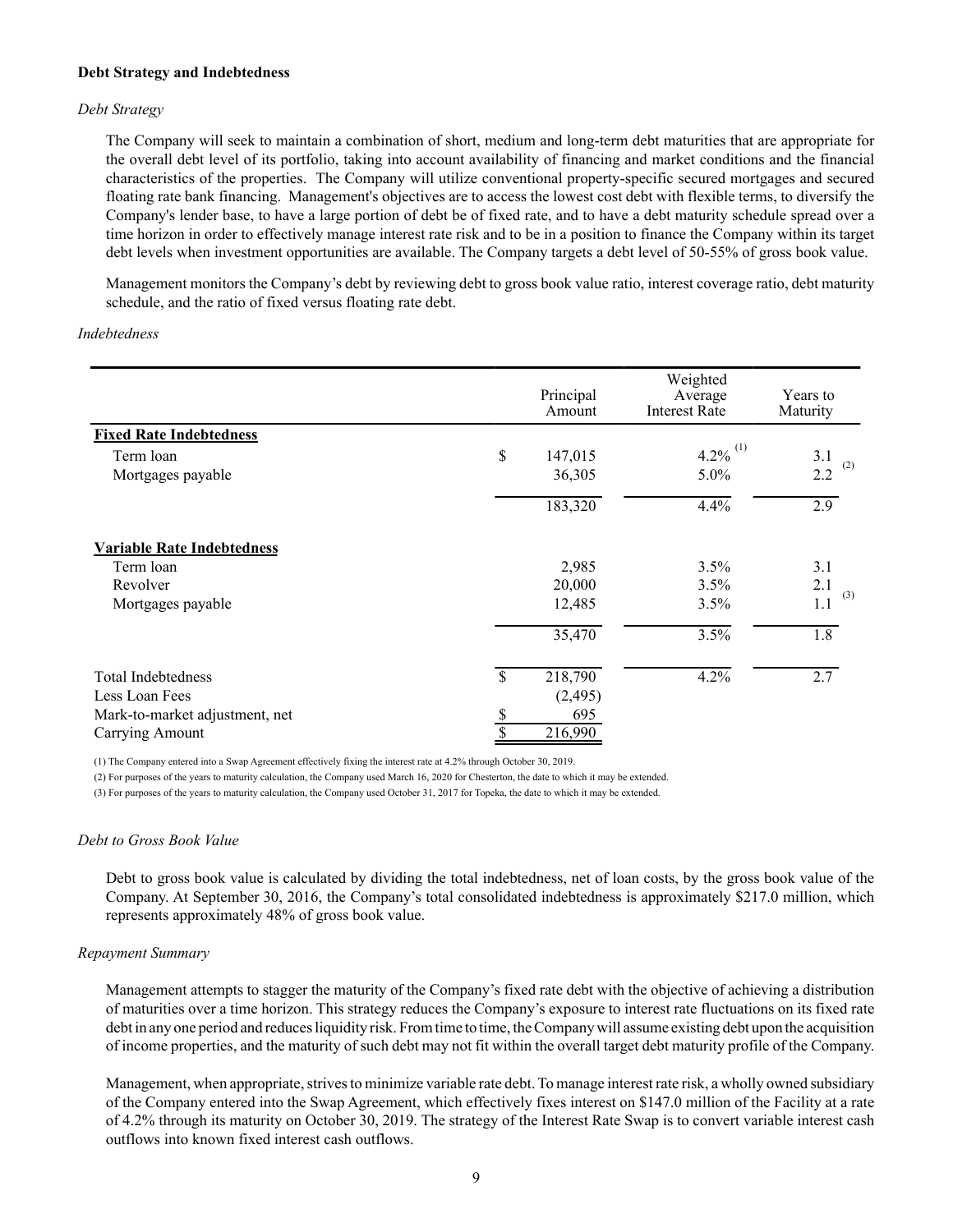## **Contractual Commitments**

A summary of future debt obligations, in thousands of dollars, based on principal debt maturities as of September 30, 2016, is as follows, including expected interest payments:

|                                             | Total            | 2016       | 2017     | 2018   | 2019                 | 2020          | Thereafter |
|---------------------------------------------|------------------|------------|----------|--------|----------------------|---------------|------------|
| Facility                                    | 191,020 \$<br>\$ | $1,769$ \$ | 7,019 \$ |        | 27,019 \$ 155,213 \$ | $\frac{1}{2}$ | S          |
| Mortgages payable                           | 51,218           | 13,042     | 24.495   | 13,681 |                      |               |            |
| Accounts payable and accrued<br>liabilities | 7,350            | 7,350      |          |        |                      |               |            |
| Dividends payable                           | 1,485            | 1,485      |          |        |                      |               |            |
| Purchase commitment                         | 153,441          | 142,423    | 11,018   |        |                      |               |            |
| Mezzanine financing commitment              | 16,628           | 16,628     |          |        |                      |               |            |

The Facility is comprised of a term loan (the "Term Loan") with capacity of \$150.0 million and an optional revolver (the "Revolver") with capacity of \$50.0 million. The Revolver includes an accordion feature that can extend the capacity of the Revolver to \$150.0 million, bringing the total capacity of the Facility to \$300.0 million. The Term Loan has an initial maturity date of October 30, 2019. The Revolver has an initial maturity date of October 30, 2018, and has a one year extension option. At September 30, 2016, the Facility was secured by the Symphony Portfolio and the Scranton Portfolio. The Facility provides for interest only payments during the term and a borrowing rate of LIBOR plus 300 basis points. The interest rate has been effectively fixed through the Swap Agreement for \$147.0 million of the Facility.

Mortgages payable is comprised of mortgages assumed upon the acquisitions of the Chesterton, Mooresville, Topeka and Hearth at Greenpoint properties. The Chesterton mortgage bears interest at a rate of 4.0% and matures on March 16, 2020. The Mooresville mortgage bears interest at a rate of 4.0% and matures on June 27, 2017. The Topeka mortgage bears interest at a rate of 3.5% and matures on October 31, 2017. The Hearth at Greenpoint mortgage bears interest at a rate of 6.8% and matures on September 1, 2018.

Accounts payable relate primarily to accrued realty taxes, professional fees and accrued costs related to the Topeka development.

Dividends payable relates to the September 2016 dividend declared.

On March 31, 2016, a subsidiary of the Company entered into a purchase and sale agreement to acquire a portfolio of 3 properties in Syracuse, New York (the "Hearth Portfolio") for total consideration of \$50,863. One of these properties closed on August 5, 2016, one closed on October 18, 2016, and the third is expected to close in 2017.

On October 6, 2016, the Company closed its offering of 7,406,000 Subscription Receipts at a price of \$10.10 per Subscription Receipt, which includes 966,000 Subscription Receipts acquired upon the exercise by the underwriters of an overallotment option granted to them by the Company. The Subscription Receipts are being used to finance the acquisitions of (i) a portfolio of four NextGen® post-acute transitional care properties currently under development and located in the states of Kansas and Texas; (ii) one post-acute transitional care and memory facility located in the state of Illinois; (iii) a 50% interest in two assisted living properties located in the province of Ontario, as well as the operating assets related thereto; and (iv) eight mezzanine loans advanced to Mainstreet, LLC, which is owned 100% by the chairman of the Company or an affiliate thereof in respect of certain development properties located in the states of Texas, Kansas, Arizona and Colorado (four of which relate to the development properties being purchased, as described in (i) above). The Subscription Receipts are also being used to finance a mezzanine loan from the Company to Mainstreet LLC or its affiliate in the amount of approximately \$3.5 million to fund certain costs in connection with the development of a Mainstreet LLC NextGen® transitional care property located in the state of Nebraska.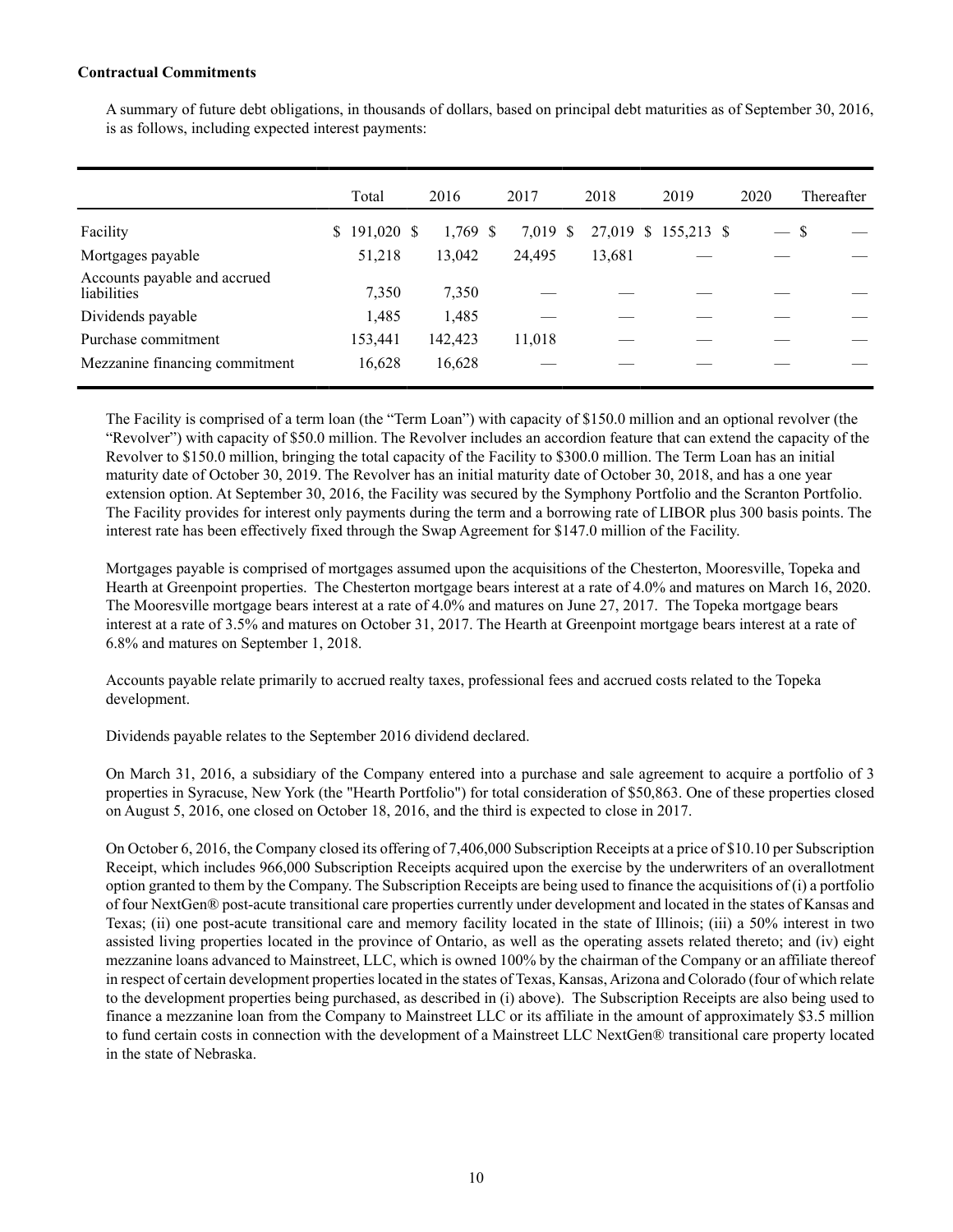## **Financial Instruments and Other Instruments**

To manage interest rate risk, the Company entered into the Swap Agreement. In the Swap Agreement, the Company agreed to exchange the difference between fixed and variable rate interest on a principal amount of \$147.0 million. The Swap Agreement effectively fixes interest at a rate of 4.2% through its maturity on October 30, 2019. The Interest Rate Swap is not designated as a hedge and is marked to fair value each reporting period through finance cost in the consolidated statements of profit and other comprehensive income.

#### **Off-Balance Sheet Items**

There were no off-balance sheet items as of September 30, 2016.

## **Transactions Between Related Parties**

During the period ended September 30, 2016, the following related party transactions occurred.

The Company paid an asset management fee to MAMI, which is 100% owned by the chairman of the Company. The fee is payable pursuant to the asset management agreement dated October 29, 2015, and calls for an annual asset management fee equal to 3.0% of gross rentals received. The asset management agreement was terminated on closing of the Reverse Takeover and replaced with a new asset management agreement effective April 4, 2016.

On April 4, 2016, the Company entered into a new asset management agreement with MAMI, which calls for management fees payable at a rate of 0.3% of the estimated gross book value of the Company up to a gross book value of \$1.0 billion, plus 0.1% of the gross book value of the Company in excess of \$1.0 billion.

On April 4, 2016 The Company entered into a development agreement with Mainstreet LLC, which is majority owned by the chairman of the Company, with the right to provide mezzanine financing for projected construction costs for all suitable development properties identified by Mainstreet LLC. The Company will have an option to acquire any property for which it has provided mezzanine financing pursuant to the terms set out in the development agreement.

On June 2, 2016, a wholly owned subsidiary of the Company acquired three properties located in Chesterton, Indiana; Mooresville, Indiana; and Topeka, Kansas, respectively, for a combined purchase price of \$59.8 million plus transaction costs. These properties were acquired from wholly owned subsidiaries of Mainstreet LLC.

The Company expects to continue to transact with Mainstreet LLC and its affiliates as a result of the asset management agreement and Development Agreements executed during the period.

For the three and nine months ended September 30, 2016, the condensed consolidated interim statements of profit and other comprehensive income include the following revenue and expenses resulting from transactions with related parties:

| (dollar amounts in thousands of U.S. Dollars)                                                     | Three months ended<br>September 30, 2016 | Nine months ended<br>September 30, 2016 |           |  |
|---------------------------------------------------------------------------------------------------|------------------------------------------|-----------------------------------------|-----------|--|
| Revenues:<br>Other income - loan interest revenue                                                 | \$<br>168                                | \$                                      | 177       |  |
| Total revenues                                                                                    | \$<br>168                                | \$                                      | 177       |  |
| Expenses:<br>Operating - management fee<br>Finance costs - interest on related party note payable | \$<br>326                                | \$.                                     | 737<br>72 |  |
| Total expenses                                                                                    | \$<br>326                                | \$                                      | 809       |  |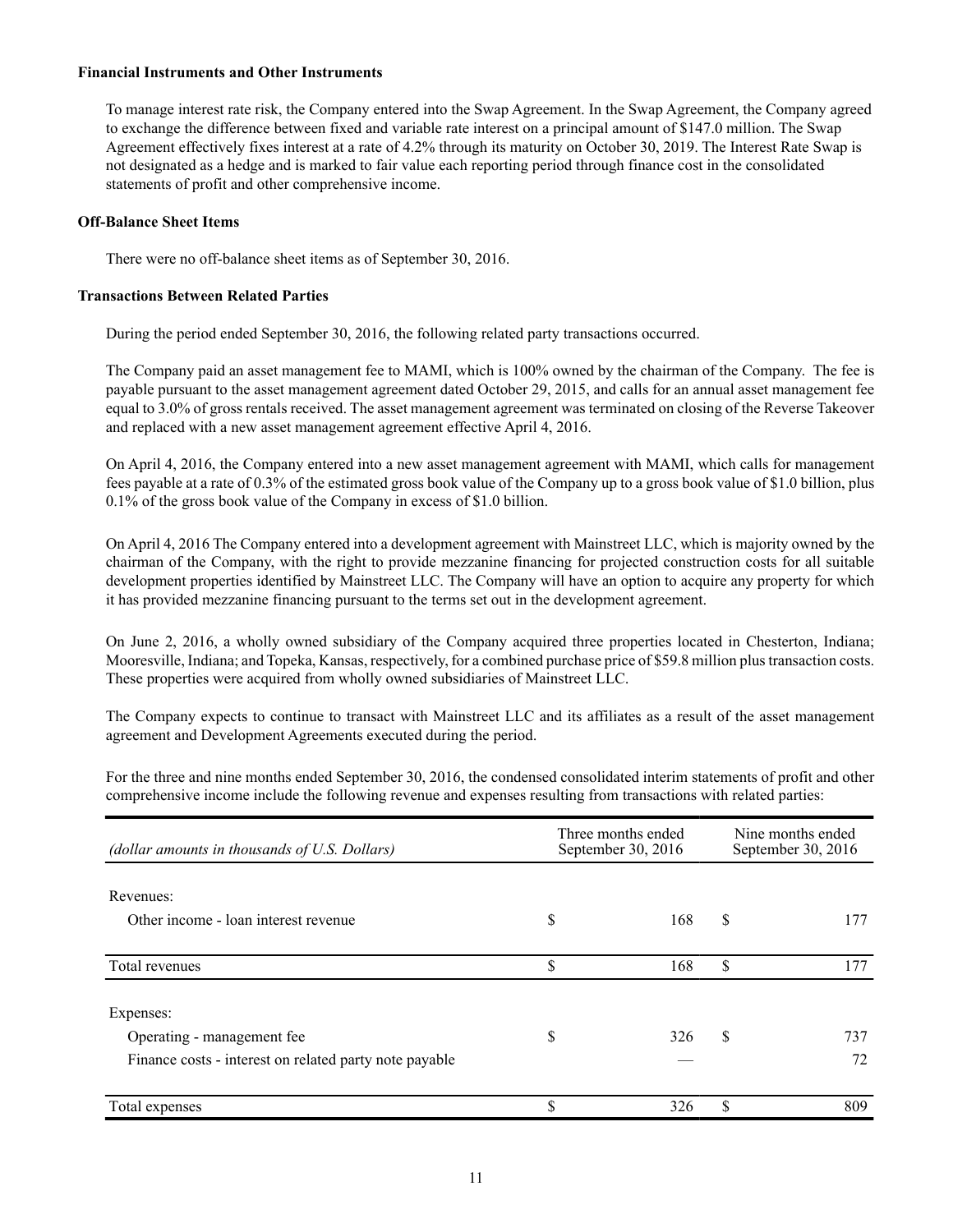At September 30, 2016 and December 31, 2015, the condensed consolidated interim statements of financial position include the following related party balances:

| (dollar amounts in thousands of U.S. Dollars) | September 30, 2016 |    |       |
|-----------------------------------------------|--------------------|----|-------|
|                                               |                    |    |       |
| Assets:                                       |                    |    |       |
| Loans receivable                              | \$<br>8,789        | \$ |       |
| Other - equity method investment              | 837                |    |       |
|                                               |                    |    |       |
| <b>Total Assets</b>                           | \$<br>9,626        | \$ |       |
|                                               |                    |    |       |
| Liabilities:                                  |                    |    |       |
| Accounts payable                              | \$<br>127          | \$ |       |
| Note payable to related party                 |                    |    | 2,500 |
|                                               |                    |    |       |
| <b>Total liabilities</b>                      | \$<br>127          | \$ | 2,500 |

#### **Significant Areas of Estimation**

The preparation of consolidated financial statements requires management to make estimates and assumptions that affect the reported amounts of assets and liabilities and disclosure of contingent assets and liabilities at the date of the consolidated financial statements and the reported amounts of revenue and expenses throughout the period. Actual results could differ from those estimates.

Estimates and underlying assumptions are reviewed on an ongoing basis. Revisions to accounting estimates are recognized in the period in which the estimates are revised and in any future periods affected. Information about assumptions and estimation uncertainties that may have a significant risk of resulting in a material adjustment within the next financial year are as follows:

(i) Change in value of investment properties:

Investment properties, which include income properties, are carried on the consolidated statement of financial position at fair value and are valued by management with the assistance of qualified external valuation professionals with recognized and relevant valuation credentials. The valuations are based on a number of assumptions, such as appropriate discount rates and estimates of future rental income, operating expenses and capital expenditures. The valuation of investment properties is one of the principal estimates and uncertainties of the Company. Refer to note 6 to the financial statements of the Company for the period ended September 30, 2016 for further information on estimates and assumptions made in determination of the fair value of investment properties.

#### **Significant Accounting Policies and Changes in Accounting Policies**

A summary of significant accounting policies and changes in accounting policies is set forth in notes 1 and 2, respectively, of the financial statements for the period ended December 31, 2015. Other than those noted in note 3 to the financial statements of the Company for the period ended September 30, 2016, there have been no significant changes in accounting policies since December 31, 2015.

## **Risks and Uncertainties**

See "Risk Factors" in the Company's annual information form dated September 14, 2016 for a discussion of risks that could materially affect the Company.

## **Controls and Procedures**

#### *Disclosure Controls and Procedures*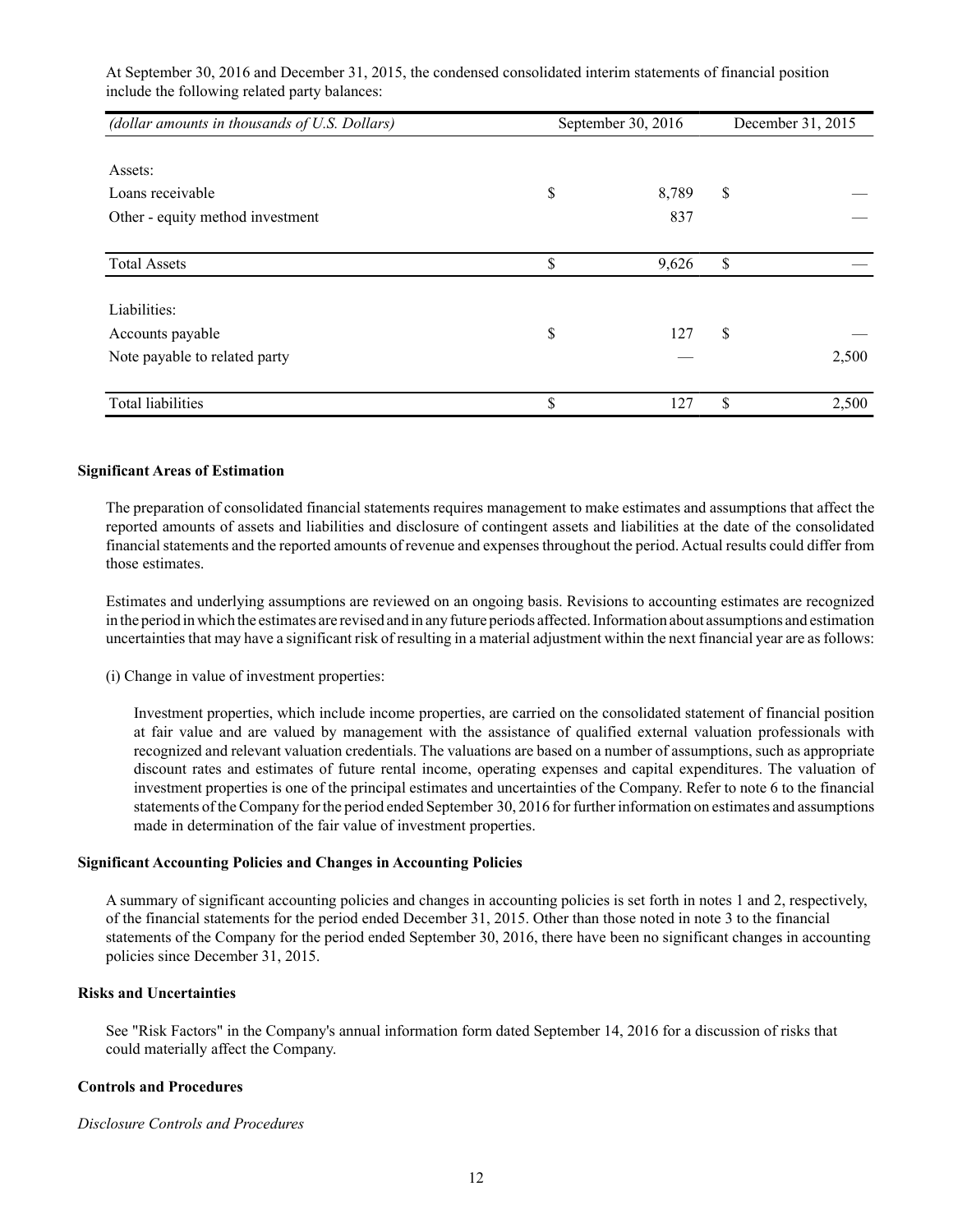At September 30, 2016, the Chief Executive Officer and the Chief Financial Officer (the "Certifying Officers"), together with other members of management, have designed controls and procedures, as defined in National Instrument 52-109 to provide reasonable assurance that material information has been accumulated and communicated to management, to allow timely decisions of required disclosures to the Company and its consolidated subsidiary entities, within the required time periods.

#### *Internal Controls Over Financial Reporting*

We are committed to maintaining effective disclosure controls and procedures and internal control over financial reporting. A control system, no matter how well conceived and operated, can provide only reasonable, and not absolute, assurance that its objectives are met. As a result of the inherent limitations in all control systems, no evaluation of controls can provide absolute assurance that all control issues, including instances of fraud, if any, have been detected. These inherent limitations include, among other items: (i) that management's assumptions and judgments could ultimately prove to be incorrect under varying conditions and circumstances; and (ii) the impact of isolated errors. Additionally, controls may be circumvented by the unauthorized acts of individuals, by the collusion of two or more people or by management override. The design of any system of controls is also based, in part, upon certain assumptions about the likelihood of future events, and there can be no assurance that any design will succeed in achieving its stated goals under all potential conditions.

At September 30, 2016, the Certifying Officers, together with other members of management, have designed internal control over financial reporting to provide reasonable assurance regarding the reliability of financial reporting and the preparation of financial statements for external purposes in accordance with IFRS.

## **Outstanding Shares**

As of November 8, 2016, 24,197,317 shares in the capital of the Company were issued and outstanding.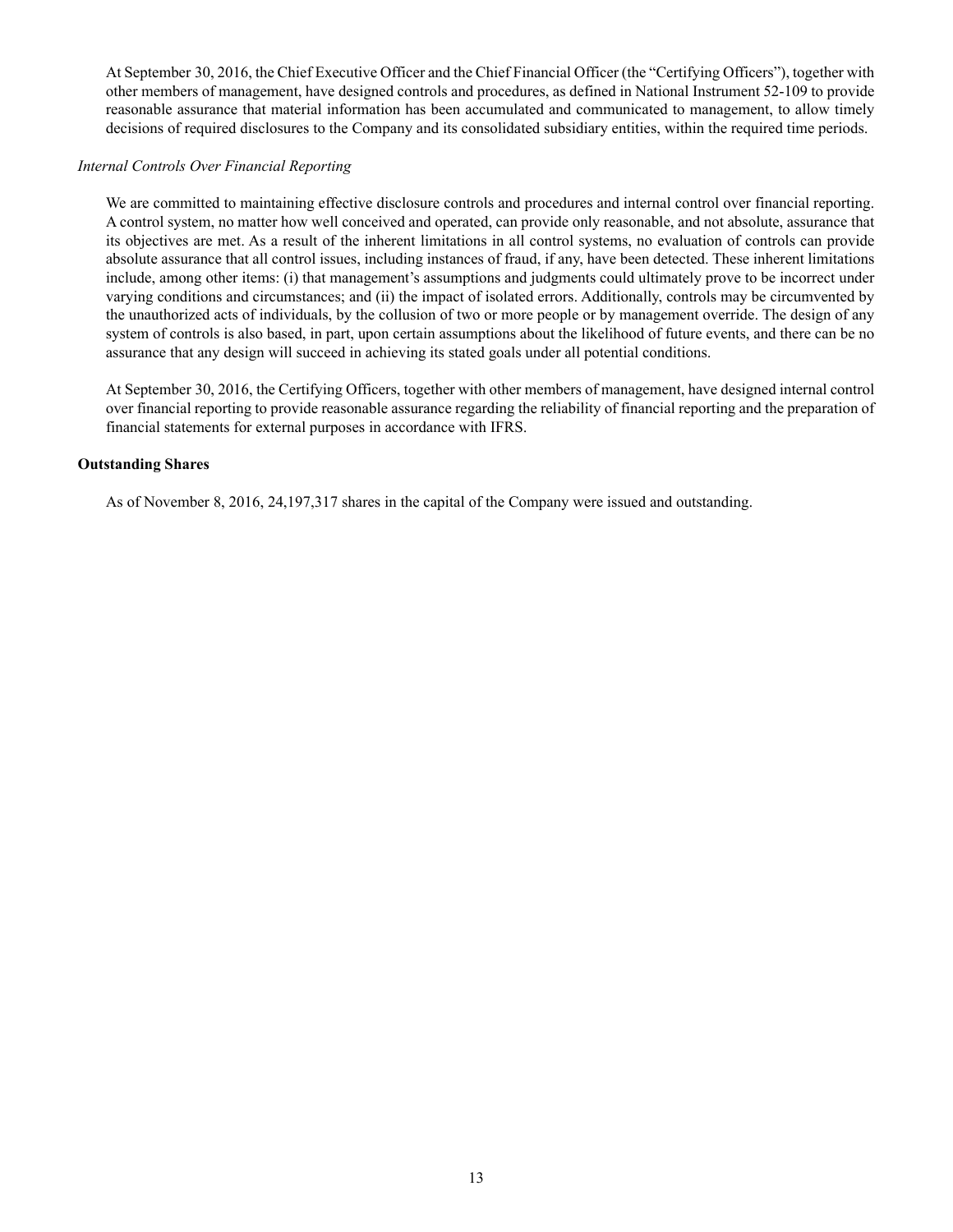### **Financial Measures**

Funds From Operations ("FFO") and Adjusted Funds From Operations ("AFFO") are supplemental measures used by management to track the Company's performance. Such measures are not defined by IFRS and, therefore, should not be construed as alternatives to net profit calculated in accordance with IFRS. Further, the supplemental measures used by management may not be comparable to similar measures presented by other real estate enterprises. Management believes these terms reflect the operating performance and cash flow of the Company. Reconciliation to net profit/loss, as defined under IFRS, for FFO and AFFO are presented below.

## *Funds From Operations*

FFO, consistent with the REALpac definition, means net profit in accordance with IFRS, (i) plus or minus fair value adjustments on investment properties; (ii) plus or minus gains or losses from sales of investment properties; (iii) plus or minus certain other fair value adjustments; (iv) plus transaction costs expensed as a result of the purchase of property being accounted for as a business combination; (v) plus property taxes accounted for under IFRIC-21; and (vi) plus deferred income tax expense, after adjustments for equity accounted entities calculated to reflect FFO on the same basis as consolidated properties.

The use of FFO, combined with the required IFRS presentations, has been included for the purpose of improving the understanding of the operating results of the Company. FFO provides an operating performance measure that provides a perspective on the financial performance that is not immediately apparent from net profit determined in accordance with IFRS.

The Company's FFO is calculated as follows (in thousands of U.S. dollars):

|                                                 | Three months ended<br>September 30, 2016 |         |    | Nine months ended<br>September 30, 2016 |  |  |
|-------------------------------------------------|------------------------------------------|---------|----|-----------------------------------------|--|--|
| Net profit for the period                       | \$<br>2,137                              |         | \$ | (41)                                    |  |  |
| Add/(deduct):                                   |                                          |         |    |                                         |  |  |
| Change in fair value of investment properties   |                                          | 4,906   |    | 5,418                                   |  |  |
| Property taxes accounted for under IFRIC 21     |                                          | (1,614) |    | 468                                     |  |  |
| Fair value adjustment of derivative instruments |                                          | (1,003) |    | 1,663                                   |  |  |
| Deferred income tax expense                     |                                          | 1,620   |    | 1,620                                   |  |  |
| Funds from operations                           | \$                                       | 6,046   | \$ | 9,128                                   |  |  |
| Funds from operations per share                 | \$                                       | 0.25    | \$ | 0.78                                    |  |  |

While the Company believes per share measures to be an effective means of evaluating performance, FFO per share for the nine month period ended September 30, 2016 does not provide a normalized basis on which FFO per share should be evaluated due to the Reverse Takeover , the June Offering, and the timing of the property acquisitions.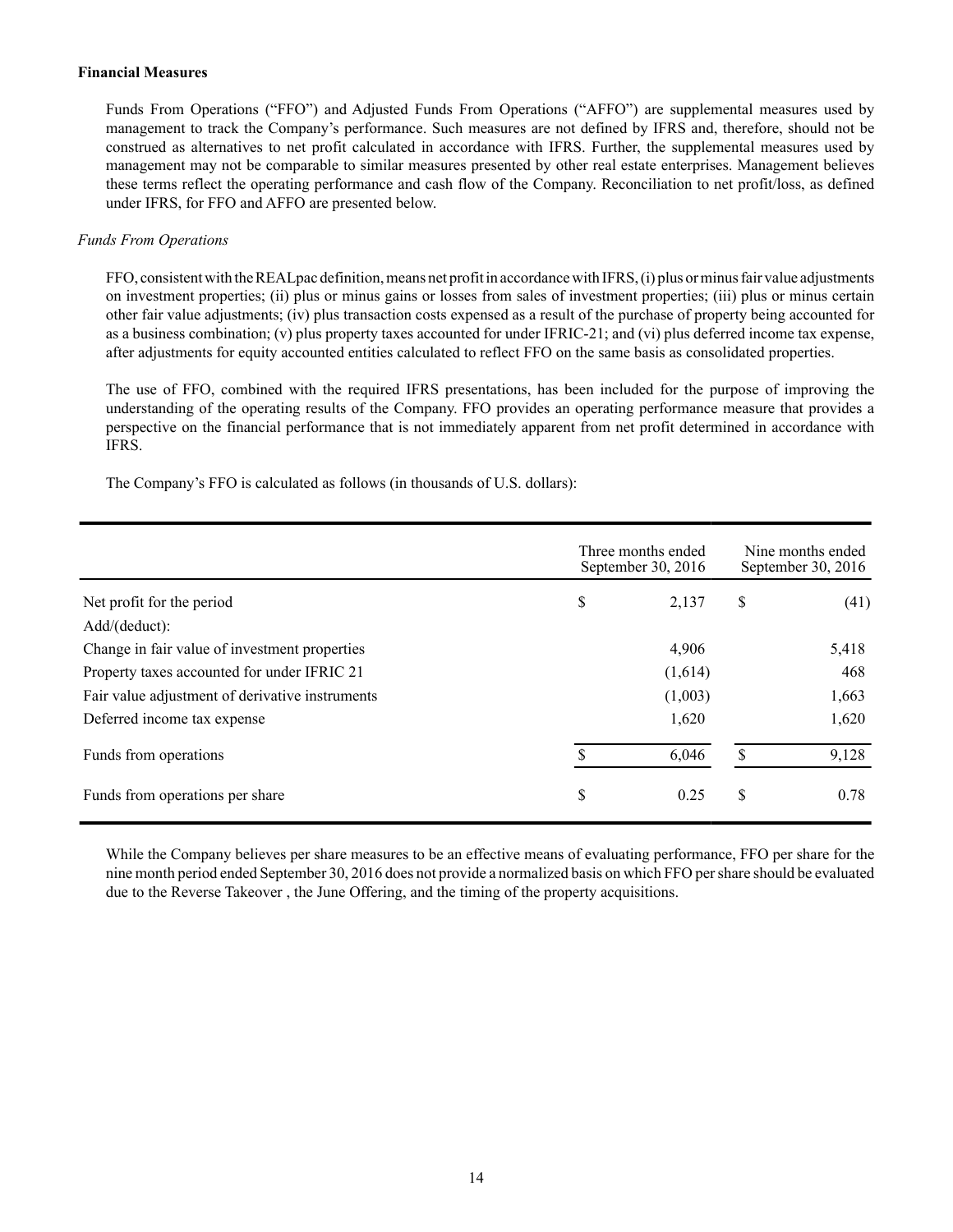## *Adjusted Funds From Operations*

The Company is of the view that AFFO is an effective measure of the cash generated from operations, after providing for certain adjustments.

AFFO means FFO, subject to certain adjustments, including: (i) mark-to-market adjustments on mortgages, amortization of deferred financing costs, and compensation expense related to deferred share incentive plans, (ii) adjusting for any differences resulting from recognizing property rental revenues on a straight-line basis, (iii) interest expense on convertible debentures, and (iv) other adjustments as determined by the directors of the Company in their sole discretion.

AFFO is a financial measure not defined under IFRS, and AFFO as presented herein may not be comparable to similar measures presented by other real estate investment trusts or real estate enterprises. For purposes of this MD&A, AFFO includes adjustments related to interest expense on convertible debentures.

The Company's AFFO is calculated as follows (in thousands of U.S. dollars):

|                                            | Three months ended<br>September 30, 2016 |         |    | Nine months ended<br>September 30, 2016 |  |
|--------------------------------------------|------------------------------------------|---------|----|-----------------------------------------|--|
| Funds from operations                      | \$                                       | 6,046   | \$ | 9,128                                   |  |
| Add/(deduct):                              |                                          |         |    |                                         |  |
| Straight-line rent adjustments             |                                          | (1,180) |    | (2,946)                                 |  |
| Interest expense on convertible debentures |                                          |         |    | 4,621                                   |  |
| Amortization of financing costs            |                                          | 226     |    | 552                                     |  |
| Mark-to-market debt adjustments            |                                          | (28)    |    | (28)                                    |  |
| Deferred Share Incentive Plan compensation |                                          | 128     |    | 209                                     |  |
| Income and other support payments          |                                          | 185     |    | 185                                     |  |
| Development lease payments received        |                                          | 134     |    | 259                                     |  |
| Non-cash listing expense                   |                                          |         |    | 700                                     |  |
| Adjusted funds from operations             | $\mathbf S$                              | 5,511   | \$ | 12,680                                  |  |
| Adjusted funds from operations per share   | \$                                       | 0.23    | \$ | 1.08                                    |  |

While the Company believes per share measures to be an effective means of evaluating performance, AFFO per share for the nine month period ended September 30, 2016 does not provide a normalized basis on which AFFO per share should be evaluated due to the Reverse Takeover transaction, the June Offering, and the timing of the property acquisitions.